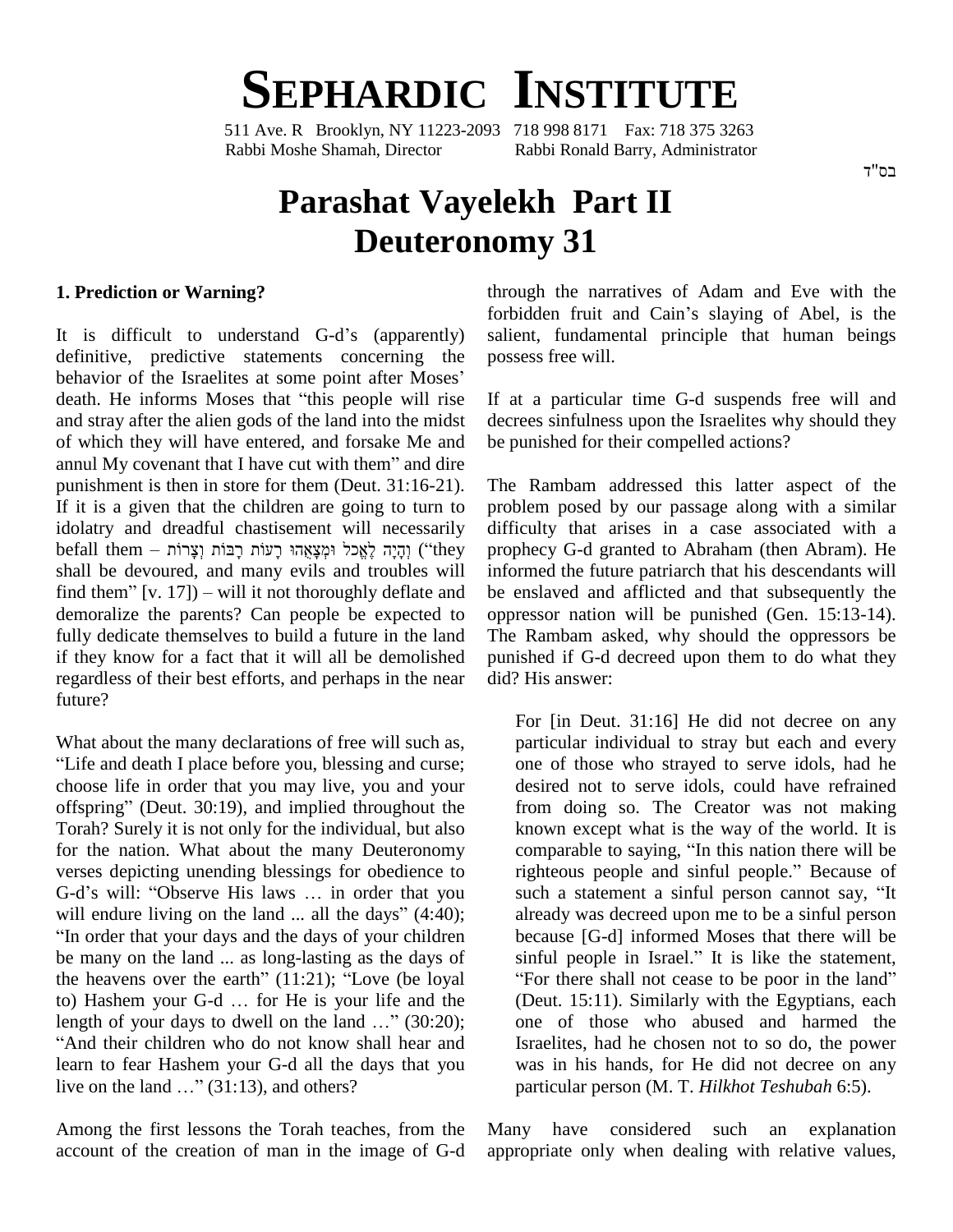such as criteria defining the poor ("For there shall not cease to be poor in the land"), but when defining the sinful behavior of our passages that involves the exercise of free will it appears inadequate. In his audience should not despair when confronted w<br>glosses on the Rambam, in referring to our G-d's statement of unavoidable sin and retribution. glosses on the Rambam, in referring to our G-d<br>Deuteronomy passage, the Rabad asked (with ironic<br>humor): "Were G-d to say to those who strayed after Ho Deuteronomy passage, the Rabad asked (with ironic Deuteronomy passage, the Rabad asked (with ironic humor): "Were G-d to say to those who strayed after Howe idolatry, 'Why did you stray, I did not mention you by machi humor): "Were G-d to say to those who strayed after Howe idolatry, 'Why did you stray, I did not mention you by mach name that you should say I decreed it upon you?' the to be idolatry, 'Why did you stray, I did not mention you by machin<br>name that you should say I decreed it upon you?' the to be a<br>straying individuals could respond, 'On whom did availat name that you should say I decreed it upon you?' the to be a public written record of G-d's communication straying individuals could respond, 'On whom did available. Moses might then be perceived as a will venture an explanation of the passage after Your decree fall, on those who did not stray?" We manipulator. And this explanation does not address will venture an explanation of the passage after the main problem. It is much more likely that Moses addressing Moses' st sinning.

people that he knows they will sin after his death exerci<br>(Deut. 31:27, 29), is of a different nature than the<br>Deity's statement to the same effect. Moses can and This in (Deut. 31:27, 29), is of a different nature than the should be understood as expressing his personal opinion. This is indicated in the text since Moses explicitly bases himself on his experience with the people and on his personal reasoning (v. 27). Perhaps he spoke in an exaggerated manner as a preventive non-legal biblical texts. Or perhaps G-d's words measure, calculated to keep the Israelites in line, but should also be straightaway taken as "if and when," ultimately to be understood in the conditional mode. It surely seems to be the case that when he spoke of cla ultimately to be understood in the conditional mode. It with t<br>surely seems to be the case that when he spoke of clause<br>future national idolatry and doing evil in G-d's eyes in reader Deuteronomy 4:25, which he said would be followed by divine retribution including exile and the a part Deuteronomy 4:25, which he said would be followed may divine retribution including exile and the a p possibility of repentance, he was speaking in an "if "if by divine retribution including exile and the a part possibility of repentance, he was speaking in an "if "if a and when" mode. Before he mentioned the tellin possibility of repentance, he was speaking in an "if and when" mode. Before he mentioned the chastisement he stated: "I call heaven and earth this day to testify against you that you will [then] quickly perish from the land"  $(4:26)$ . Such invoking of witnesses is consistent with the concept of providing that it<br>warning as a deterrent measure, contrary to an from<br>absolute prediction. Moses' citing of future been c warning as a deterrent measure, contrary to an from those who turn to idolatry." This might have transgressing in Deuteronomy 30:1 is an expansion of his statement of chapter 4.

In our context (31:27), when Moses vigorously presented his case to the people regarding their mediocre level of commitment and expressed his expr<br>concern for their behavior after his death, he does not Tora<br>quote G-d's apparently definitive pronouncement  $\vec{\tau}$ concern for their behavior after his death, he does not about the future. This is especially significant since he voice"). The words translate as definitive, predicting quote G-d's apparently definitive pronouncement  $\vec{\mathbf{j}}$ <br>about the future. This is especially significant since he vehad just heard G-d's words on exactly that subject. S. about the future. This is especially significant since he voice<br>had just heard G-d's words on exactly that subject. S. what<br>D. Luzzato assumes that G-d's words were clear communicated only to Moses (which may very well to you," or "after they listen to you," despite there not be although Joshua was with him in the Tent of

Meeting at that time), and Moses decided against<br>quoting Him to the nation. Instead, he substituted<br>remarks based on his personal "opinion" so that his quoting Him to the nation. Instead, he substituted audience should not despair when confronted with remarks based on his personal "opinion" so that his

the difficulties in explaining G-d's words are to be<br>Moses' assertion later in our chapter, telling the resolved) and he was attempting to influence its However, it seems inappropriate to impute such machinations to Moses, especially as there was soon However, it seems inappropriate to impute such<br>machinations to Moses, especially as there was soon<br>to be a public written record of G-d's communication available. Moses might then be perceived as a manipulator. And this explanation does not address the main problem. It is much more likely that Moses manipulator. And this explanation does not address<br>the main problem. It is much more likely that Moses<br>spoke in an "opinion" mode because, after all is said and done, the nation did possess free will (however spoke in an "opinion" mode because, after all is said<br>and done, the nation did possess free will (however<br>the difficulties in explaining G-d's words are to be resolved) and he was attempting to influence its exercise for the good. exercise for the good.<br>This implies that we must understand G-d's definitive,

predictive statements to Moses in this manner. This implies that we must understand G-d's definitive,<br>predictive statements to Moses in this manner.<br>Perhaps they should be interpreted as a type of דְּבָרָה Perhaps they should be interpreted as a type of דְּבְּרָה Perhaps they should be interpreted as a type of דִּבְּרָה<br>הוֹרָה כִּלְשׁוֹן בְּנֵי אָדָם ("the Torah speaks in the language of man"), using hyperbole, as sometimes is the case in חוֹרָה כִּלְשׁוֹן בְּנֵי אָדָם ("the Torah speaks in the language of man"), using hyperbole, as sometimes is the case in non-legal biblical texts. Or perhaps G-d's words of man"), using hyperbole, as sometimes is the case in<br>non-legal biblical texts. Or perhaps G-d's words<br>should also be straightaway taken as "if and when," with the necessary but unwritten qualifying word or clause to be understood and mentally supplied by the reader at the appropriate point in the statement. They may have been stated or written as they are to transmit<br>a particular effect but nevertheless to be understood as a particular effect but nevertheless to be understood as<br>"if and when." If so, in verses 16-18 G-d may be telling Moses: "After you pass away, if Israel abandons Me I will conceal My countenance from them such that they will suffer tremendously until they recognize that I was the cause of their suffering, that it is My policy that I conceal My countenance they recognize that I was the cause of their suffering,<br>that it is My policy that I conceal My countenance<br>from those who turn to idolatry." This might have been calculated to prompt Moses to make a final great effort to motivate the people to remain faithful.

Articulating a statement that is conditional without explicitly specifying that it is so, relying on context, common sense or perhaps voice modulation to help<br>express the meaning, is an attested literary style in the<br>Torah. Consider Exodus 3:18. G-d told Moses יָשָׁמְעַי express the meaning, is an attested literary style in the ess the meaning, is an attested literary style in the<br>h. Consider Exodus 3:18. G-d told Moses שְׁמָעוֹ<br>("They [the elders of Israel] shall hearken to your rorah. Consider Exodus 3:18. G-d told Moses וְשָׁמְעוֹ<br>לִקלֶךְ ("They [the elders of Israel] shall hearken to your<br>voice"). The words translate as definitive, predicting what will happen. However, from the context it is voice"). The words translate as definitive, predicting<br>what will happen. However, from the context it is<br>clear that G-d was saying, "assuming they will listen what will happen. However, from the context it is clear that G-d was saying, "assuming they will listen to you," or "after they listen to you," despite there not being any word in the statement referring to its